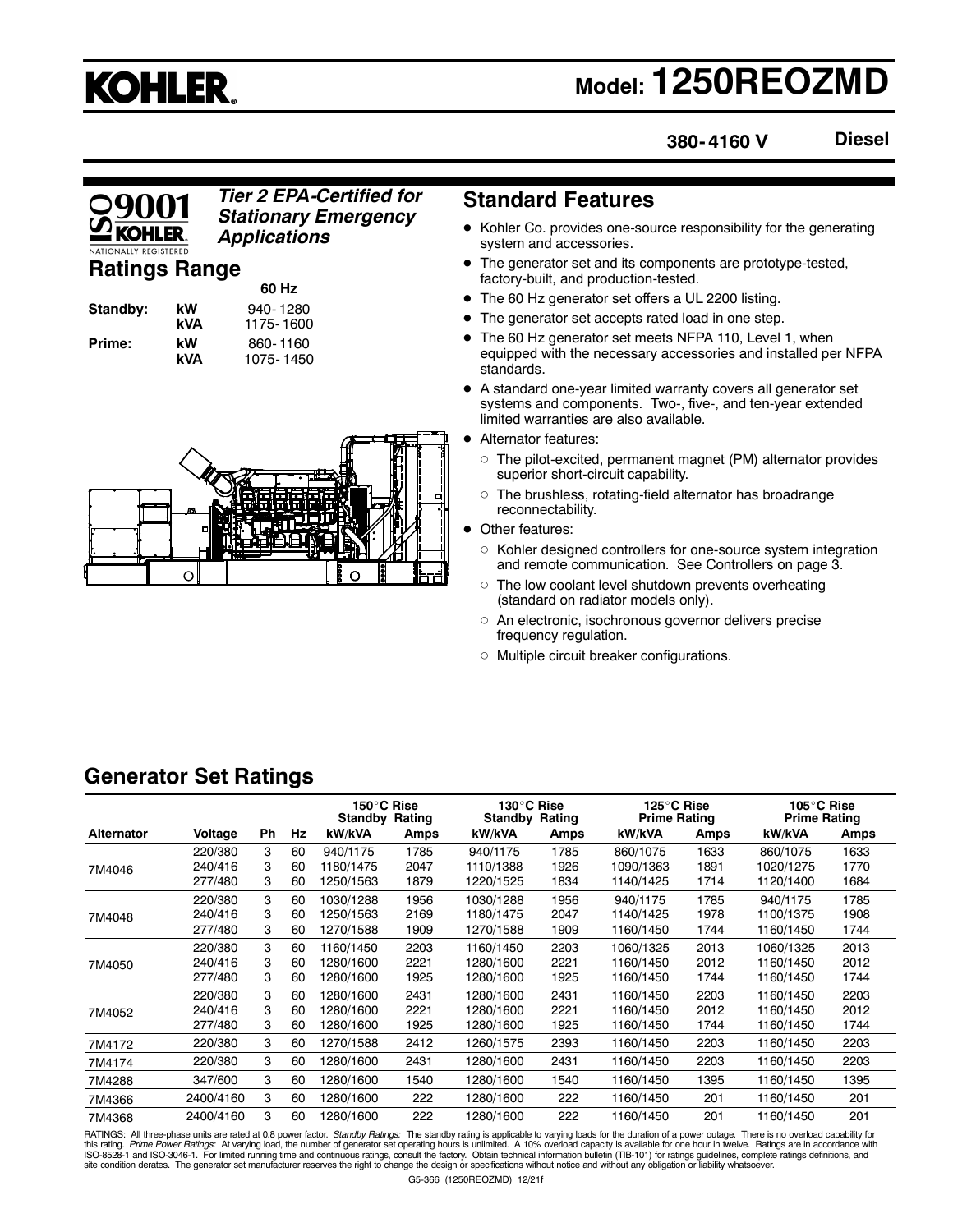#### **Alternator Specifications**

| <b>Specifications</b>      |                                          | Alternator                                    |  |  |
|----------------------------|------------------------------------------|-----------------------------------------------|--|--|
| Type                       |                                          | 4-Pole, Rotating-Field                        |  |  |
| Exciter type               |                                          | Brushless, Permanent-<br>Magnet Pilot Exciter |  |  |
| Voltage regulator          |                                          | Solid State, Volts/Hz                         |  |  |
| Insulation:                |                                          | <b>NEMA MG1</b>                               |  |  |
| Material                   |                                          | Class H, Synthetic,<br>Nonhygroscopic         |  |  |
| Temperature rise           |                                          | 130°C, 150°C Standby                          |  |  |
| Bearing: quantity, type    |                                          | 1, Sealed                                     |  |  |
| Coupling                   |                                          | Flexible Disc                                 |  |  |
| Amortisseur windings       |                                          | Full                                          |  |  |
| Rotor balancing            |                                          | 125%                                          |  |  |
|                            | Voltage regulation, no-load to full-load | <b>Controller Dependent</b>                   |  |  |
|                            | One-step load acceptance at 60 Hz        | 100% of Rating                                |  |  |
| Unbalanced load capability |                                          | 100% of Rated Standby<br>Current              |  |  |
| Peak motor starting kVA:   |                                          | (35% dip for voltages below)                  |  |  |
| 480 V                      | 7M4046 (4 bus bar)                       | 3900                                          |  |  |
| 480 V                      | 7M4048 (4 bus bar)                       | 3700                                          |  |  |
| 480 V                      | 7M4050 (4 bus bar)                       | 4500                                          |  |  |

480 V 7M4052 (4 bus bar) 5500 380 V 7M4172 (4 bus bar) 2600  $7M4174$   $(4 \text{ bus bar})$ 600 V 7M4288 (4 bus bar) 5400 4160 V 7M4366 (6 lead) 3900 7M4368 (6 lead)

- NEMA MG1, IEEE, and ANSI standards compliance for temperature rise and motor starting.
- Sustained short-circuit current of up to 300% of the rated current for up to 10 seconds.
- Sustained short-circuit current enabling downstream circuit breakers to trip without collapsing the alternator field.
- Self-ventilated and dripproof construction.
- Superior voltage waveform from two-thirds pitch windings and skewed stator.
- Digital solid-state, volts-per-hertz voltage regulator with ±0.25% no-load to full-load regulation.
- Brushless alternator with brushless pilot exciter for excellent load response.

## **Application Data**

| Engine                                     |                         | <b>Engine Electrical</b>                   |              |  |  |
|--------------------------------------------|-------------------------|--------------------------------------------|--------------|--|--|
| <b>Engine Specifications</b>               |                         | <b>Engine Electrical System</b>            |              |  |  |
| Manufacturer                               | Mitsubishi              | Battery charging alternator:               |              |  |  |
| Engine model                               | S12R-Y2PTAW-1           | Ground (negative/positive)                 | Negative     |  |  |
| Engine type                                | 4-Cycle, Turbocharged   | Volts (DC)                                 | 24           |  |  |
| Cylinder arrangement                       | 12V                     | Ampere rating                              | 30           |  |  |
| Displacement, L (cu. in.)                  | 49.0 (2992)             | Starter motor rated voltage (DC)           | Dual, 24     |  |  |
| Bore and stroke, mm (in.)                  | 170 x 180 (6.69 x 7.09) | Battery, recommended cold cranking amps    |              |  |  |
| Compression ratio                          | 14.5:1                  | $(CCA)$ :                                  |              |  |  |
| Piston speed, m/min. (ft./min.)            | 648 (2126)              | Quantity, CCA rating each                  | Four, 1150   |  |  |
| Main bearings: quantity, type              | 7, Precision Half-Shell | Battery voltage (DC)                       | 12           |  |  |
| Rated rpm                                  | 1800                    | Fuel                                       |              |  |  |
| Max. power at rated rpm, kWm (BHP)         | 1403 (1881)             |                                            |              |  |  |
| Cylinder head material                     | Cast Iron               | <b>Fuel System</b>                         |              |  |  |
| Crankshaft material                        | <b>Forged Steel</b>     | Fuel supply line, min. ID, mm (in.)        | 19 (0.75)    |  |  |
| Governor type                              | Electronic              | Fuel return line, min. ID, mm (in.)        | 19 (0.75)    |  |  |
| Frequency regulation, no-load to full-load | <b>Isochronous</b>      | Max. fuel flow, Lph (gph)                  | 480 (127)    |  |  |
| Frequency regulation, steady state         | ±0.25%                  | Max. fuel pump restriction, kPa (in. Hg)   | 10(3.0)      |  |  |
| Frequency                                  | Fixed                   | Max. return line restriction, kPa (in. Hg) | 20(5.9)      |  |  |
| Air cleaner type, all models               | Dry                     | Fuel filter: quantity, type                | 4. Secondary |  |  |
|                                            |                         | Recommended fuel                           | #2 Diesel    |  |  |

#### **Exhaust**

| <b>Exhaust System</b>                                                         |                 |
|-------------------------------------------------------------------------------|-----------------|
| Exhaust manifold type                                                         | Dry             |
| Exhaust flow at rated kW, m <sup>3</sup> /min. (cfm)                          | 356 (12570)     |
| Exhaust temperature at rated kW, dry<br>exhaust, $^{\circ}$ C ( $^{\circ}$ F) | 497 (927)       |
| Maximum allowable back pressure,<br>kPa (in. Hg)                              | 5.9(1.7)        |
| Exhaust outlet size at engine hookup,<br>$mm$ (in.)                           | See ADV drawing |

#### G5-366 (1250REOZMD) 12/21f

**Lubrication Lubricating System**

Type **Full Pressure** Oil pan capacity, L (qt.) 150 (159) Oil pan capacity with filter, L (qt.) 180 (190) Oil filter: quantity, type  $\S$  4, Cartridge Oil cooler Water-Cooled § Kohler recommends the use of Kohler Genuine oil and filters.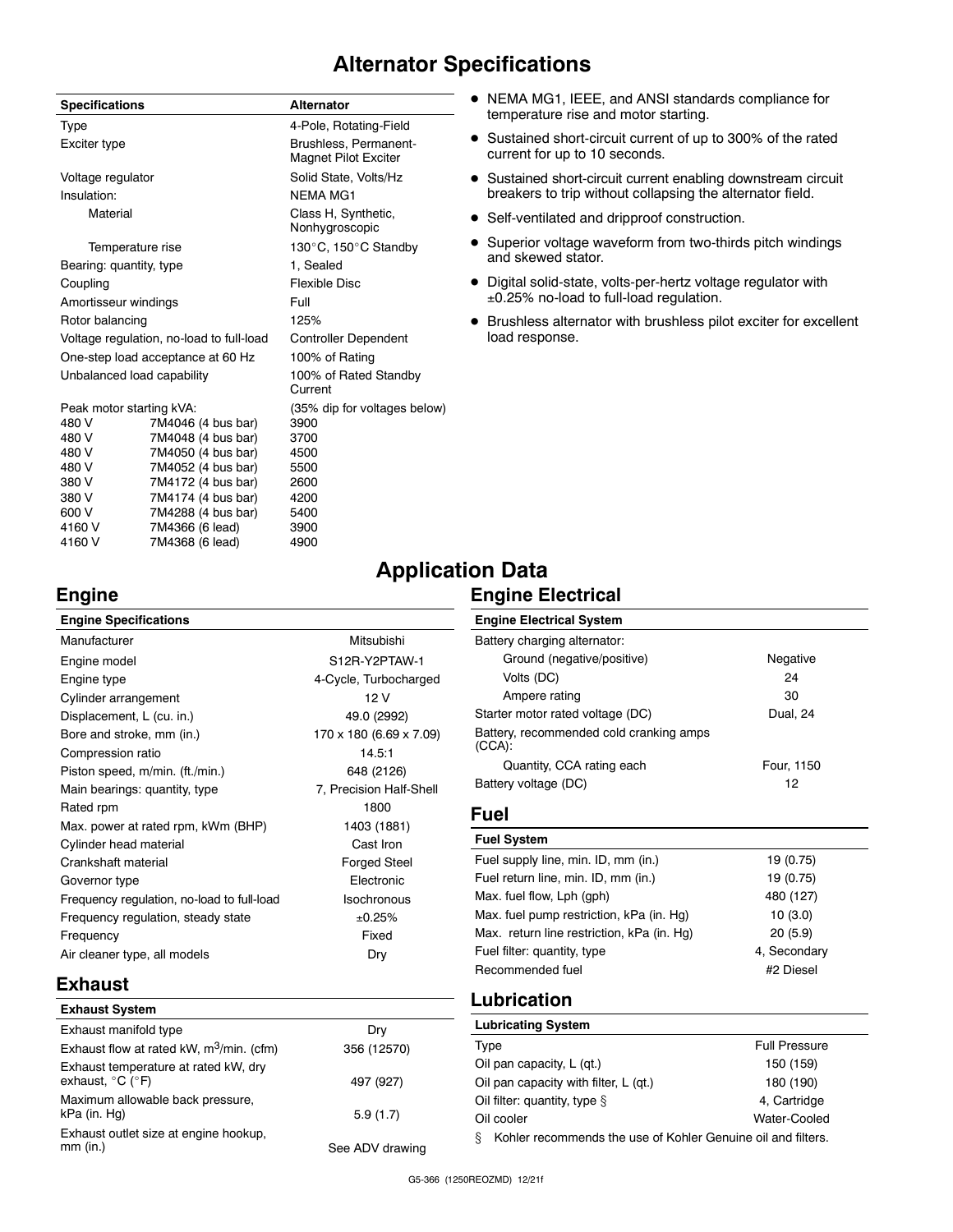### **Application Data**

#### **Cooling**

| <b>Radiator System</b>                                                                       |             |
|----------------------------------------------------------------------------------------------|-------------|
| Ambient temperature, °C (°F)*                                                                | 40 (104)    |
| Engine jacket water capacity, L (gal.)                                                       | 130 (34)    |
| Radiator system capacity, including<br>engine, L (gal.)                                      | 327 (86)    |
| Engine jacket water flow, Lpm (gpm)                                                          | 1850 (489)  |
| Charge cooler water flow, Lpm (gpm)                                                          | 340 (90)    |
| Heat rejected to cooling water at rated kW.<br>dry exhaust, kW (Btu/min.)                    | 511 (29045) |
| Heat rejected to charge cooler water at<br>rated kW, dry exhaust, kW (Btu/min.)              | 511 (29045) |
| Water pump type                                                                              | Centrifugal |
| Fan diameter, including blades, mm (in.)                                                     | 1829 (72)   |
| Fan kWm (HP)                                                                                 | 57 (76)     |
| Max. restriction of cooling air, intake and<br>discharge side of radiator, kPa (in. $H_2O$ ) | 0.125(0.5)  |
| <b>High Ambient Radiator System</b>                                                          |             |

| Ambient temperature, °C (°F)*                                                                | 50 (122)    |
|----------------------------------------------------------------------------------------------|-------------|
| Engine water capacity, L (gal.)                                                              | 130 (34)    |
| Radiator system capacity, including<br>engine, L (gal.)                                      | 341 (90)    |
| Engine jacket water flow, Lpm (gpm)                                                          | 1850 (489)  |
| Charge cooler water flow, Lpm (qpm)                                                          | 340 (90)    |
| Heat rejected to cooling water at rated kW.<br>dry exhaust, kW (Btu/min.)                    | 511 (29045) |
| Heat rejected to charge cooler water at<br>rated kW, dry exhaust, kW (Btu/min.)              | 511 (29045) |
| Water pump type                                                                              | Centrifugal |
| Fan diameter, including blades, mm (in.)                                                     | 1829 (72)   |
| Fan kWm (HP)                                                                                 | 57 (76)     |
| Max. restriction of cooling air, intake and<br>discharge side of radiator, kPa (in. $H_2O$ ) | 0.125(0.5)  |
|                                                                                              |             |

Enclosure with enclosed silencer reduces ambient temperature capability by 5°C (9°F).

#### **Remote Radiator System**

| Exhaust manifold type                     | Dry       |
|-------------------------------------------|-----------|
| Connection sizes:                         |           |
| Jacket water engine inlet, mm (in.)       | 95 (3.75) |
| Jacket water engine outlet, mm (in.)      | 95 (3.75) |
| Intercooler water engine inlet, mm (in.)  | 83 (3.25) |
| Intercooler water engine outlet, mm (in.) | 83 (3.25) |
| Static head allowable                     |           |
| above engine, kPa (ft. H <sub>2</sub> O)  | 98 (32.8) |
|                                           |           |

 Contact your local distributor for cooling system options and specifications based on your specific requirements.

#### **Operation Requirements**

| <b>Air Requirements</b>                                                                                                                                            |              |
|--------------------------------------------------------------------------------------------------------------------------------------------------------------------|--------------|
| Radiator-cooled cooling air,<br>m <sup>3</sup> /min. (scfm)‡                                                                                                       | 1756 (62000) |
| High ambient radiator-cooled cooling air,<br>$m^3$ /min. (scfm) $\ddagger$                                                                                         | 1699 (60000) |
| Cooling air required for generator set when<br>equipped with city water cooling or remote<br>radiator, based on 14°C (25°F) rise,<br>$m^3$ /min. (scfm) $\ddagger$ | 677 (23900)  |
| Combustion air, m <sup>3</sup> /min. (cfm)                                                                                                                         | 135 (4767)   |
| Heat rejected to ambient air:                                                                                                                                      |              |
| Engine, kW (Btu/min.)                                                                                                                                              | 118 (6703)   |
| Alternator, kW (Btu/min.)                                                                                                                                          | 71 (4038)    |
|                                                                                                                                                                    |              |

| <b>Fuel Consumption</b>     |                       |
|-----------------------------|-----------------------|
| Diesel, Lph (gph) at % load | <b>Standby Rating</b> |
| 100%                        | (103.4)<br>392        |
| 75%                         | (75.1)<br>284         |
| 50%                         | (51.0)<br>193         |
| 25%                         | (29.2)<br>110         |
| Diesel, Lph (gph) at % load | <b>Prime Rating</b>   |
| 100%                        | (90.9)<br>344         |
| 75%                         | (68.4)<br>259         |
| 50%                         | (46.4)<br>176         |
| 25%                         | (27.6)<br>105         |

#### **Controllers**



#### **APM603 Controller**

Provides advanced control, system monitoring, and system diagnostics for optimum performance and compatibility.

- 7-inch graphic display with touch screen and menu control provides easy local data access
- $\bullet$  Measurements are selectable in metric or English units
- Paralleling capability to control up to 8 generators on an isolated bus with first-on logic, synchronizer, kW and kVAR load sharing, and protective relays

Note: Parallel with other APM603 controllers only

- Generator management to turn paralleled generators off and on as required by load demand
- Load management to connect and disconnect loads as required
- Controller supports Modbus® RTU, Modbus® TCP, SNMP and BACnet<sup>®</sup>
- $\bullet$  Integrated voltage regulator with  $\pm 0.25\%$  regulation
- Built-in alternator thermal overload protection
- UL-listed overcurrent protective device
- NFPA 110 Level 1 capability

Refer to G6-162 for additional controller features and accessories.

| × |  |
|---|--|
|   |  |
|   |  |
|   |  |

#### **Decision-Maker 6000 Paralleling Controller**

Provides advanced control, system monitoring, and system diagnostics with remote monitoring capabilities for paralleling multiple generator sets.

- Paralleling capability to control up to 8 generators on an isolated bus with first-on logic, synchronizer, kW and kVAR load sharing, and protective relays
- Note: Parallel with other Decision-Maker<sup>®</sup> 6000 controllers only
- Digital display and keypad provide easy local data access
- Measurements are selectable in metric or English units
- Remote communication thru a PC via network or modem configuration
- Controller supports Modbus<sup>®</sup> protocol
- $\bullet$  Integrated voltage regulator with  $\pm 0.25\%$  regulation
- Built-in alternator thermal overload protection
- NFPA 110 Level 1 capability

Refer to G6-107 for additional controller features and accessories.

Modbus<sup>®</sup> is a registered trademark of Schneider Electric.  $BAC$ net® is a registered trademark of ASHRAE.

 $\ddagger$  Air density = 1.20 kg/m<sup>3</sup> (0.075 lbm/ft<sup>3</sup>)